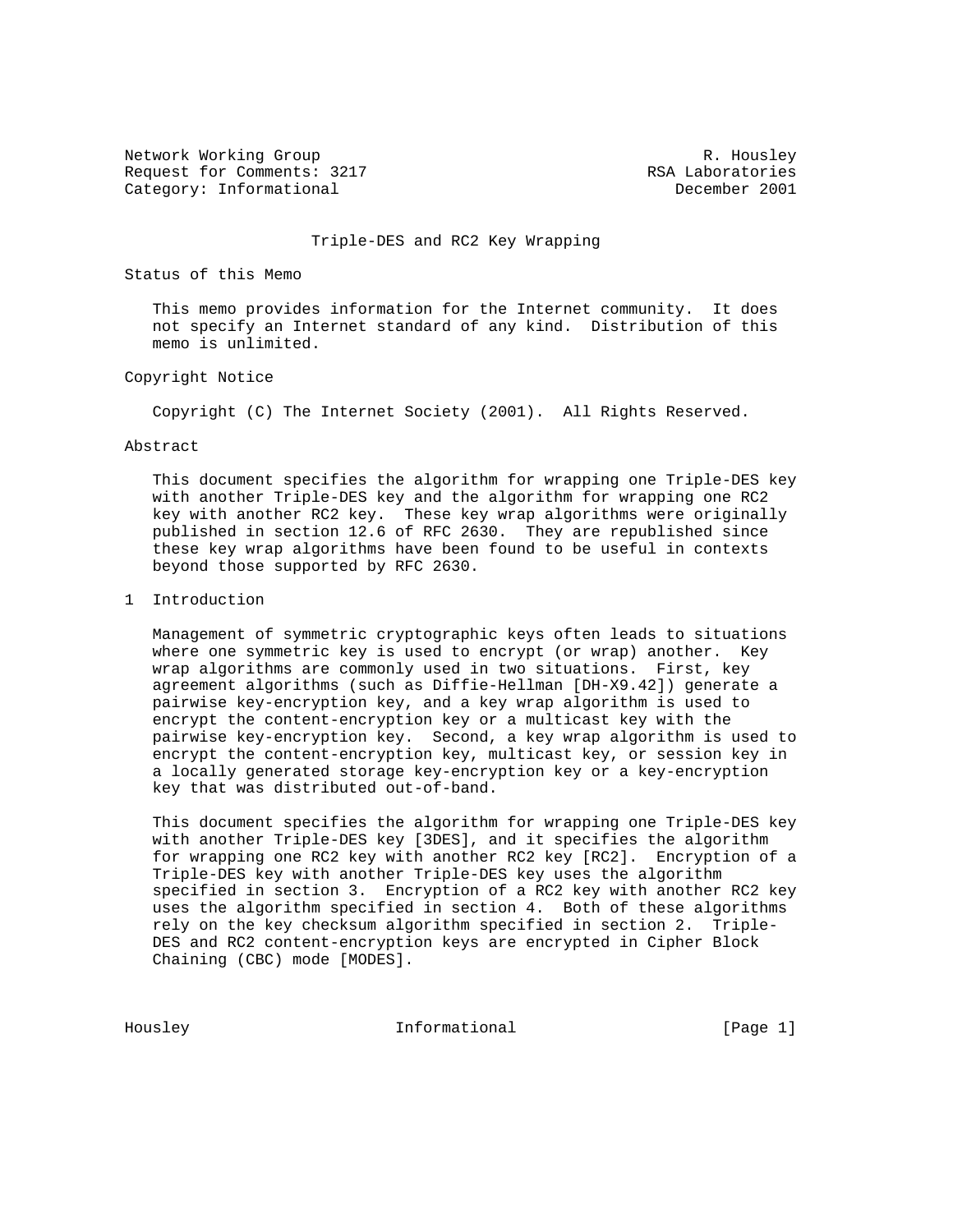In this document, the key words MUST, MUST NOT, REQUIRED, SHOULD, SHOULD NOT, RECOMMENDED, and MAY are to be interpreted as described by Scott Bradner in [STDWORDS].

2 Key Checksum

 The key checksum algorithm is used to provide a key integrity check value. The algorithm is:

- 1. Compute a 20 octet SHA-1 [SHA1] message digest on the key that is to be wrapped.
- 2. Use the most significant (first) eight octets of the message digest value as the checksum value.
- 3 Triple-DES Key Wrapping and Unwrapping

 This section specifies the algorithms for wrapping and unwrapping one Triple-DES key with another Triple-DES key [3DES].

 The same key wrap algorithm is used for both Two-key Triple-DES and Three-key Triple-DES keys. When a Two-key Triple-DES key is to be wrapped, a third DES key with the same value as the first DES key is created. Thus, all wrapped Triple-DES keys include three DES keys. However, a Two-key Triple-DES key MUST NOT be used to wrap a Three key Triple-DES key that is comprised of three unique DES keys.

3.1 Triple-DES Key Wrap

 The Triple-DES key wrap algorithm encrypts a Triple-DES key with a Triple-DES key-encryption key. The Triple-DES key wrap algorithm is:

- 1. Set odd parity for each of the DES key octets comprising the Three-Key Triple-DES key that is to be wrapped, call the result CEK.
- 2. Compute an 8 octet key checksum value on CEK as described above in Section 2, call the result ICV.
- 3. Let CEKICV = CEK || ICV.
- 4. Generate 8 octets at random, call the result IV.
- 5. Encrypt CEKICV in CBC mode using the key-encryption key. Use the random value generated in the previous step as the initialization vector (IV). Call the ciphertext TEMP1.
- 6. Let TEMP2 = IV  $||$  TEMP1.
- 7. Reverse the order of the octets in TEMP2. That is, the most significant (first) octet is swapped with the least significant (last) octet, and so on. Call the result TEMP3.
- 8. Encrypt TEMP3 in CBC mode using the key-encryption key. Use an initialization vector (IV) of 0x4adda22c79e82105. The ciphertext is 40 octets long.

Housley Informational [Page 2]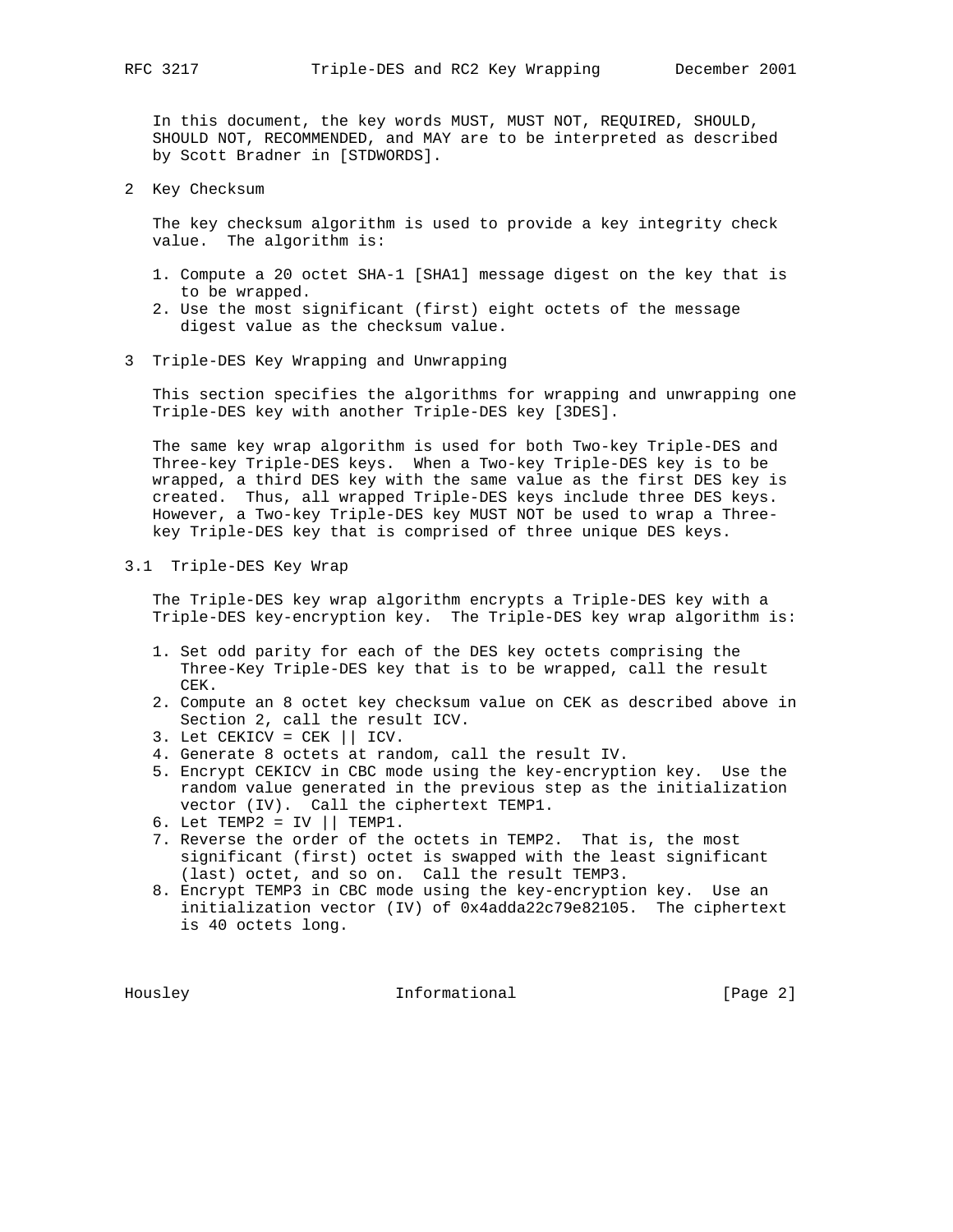Note: When the same Three-Key Triple-DES key is wrapped in different key-encryption keys, a fresh initialization vector (IV) must be generated for each invocation of the key wrap algorithm.

3.2 Triple-DES Key Unwrap

 The Triple-DES key unwrap algorithm decrypts a Triple-DES key using a Triple-DES key-encryption key. The Triple-DES key unwrap algorithm is:

- 1. If the wrapped key is not 40 octets, then error.
- 2. Decrypt the wrapped key in CBC mode using the key-encryption key. Use an initialization vector (IV) of 0x4adda22c79e82105. Call the output TEMP3.
- 3. Reverse the order of the octets in TEMP3. That is, the most significant (first) octet is swapped with the least significant (last) octet, and so on. Call the result TEMP2.
- 4. Decompose TEMP2 into IV and TEMP1. IV is the most significant (first) 8 octets, and TEMP1 is the least significant (last) 32 octets.
- 5. Decrypt TEMP1 in CBC mode using the key-encryption key. Use the IV value from the previous step as the initialization vector. Call the ciphertext CEKICV.
- 6. Decompose CEKICV into CEK and ICV. CEK is the most significant (first) 24 octets, and ICV is the least significant (last) 8 octets.
- 7. Compute an 8 octet key checksum value on CEK as described above in Section 2. If the computed key checksum value does not match the decrypted key checksum value, ICV, then error.
- 8. Check for odd parity each of the DES key octets comprising CEK. If parity is incorrect, then error.
- 9. Use CEK as a Triple-DES key.
- 3.3 Triple-DES Key Wrap Algorithm Identifier

 Some security protocols employ ASN.1 [X.208-88, X.209-88], and these protocols employ algorithm identifiers to name cryptographic algorithms. To support these protocols, the Triple-DES key wrap algorithm has been assigned the following algorithm identifier:

 $id-alg-CMS3DESwrap$  OBJECT IDENTIFIER  $::=$   ${iso(1)$  member-body(2) us(840) rsadsi(113549) pkcs(1) pkcs-9(9) smime(16) alg(3) 6 }

The AlgorithmIdentifier parameter field MUST be NULL.

Housley **Informational Informational** [Page 3]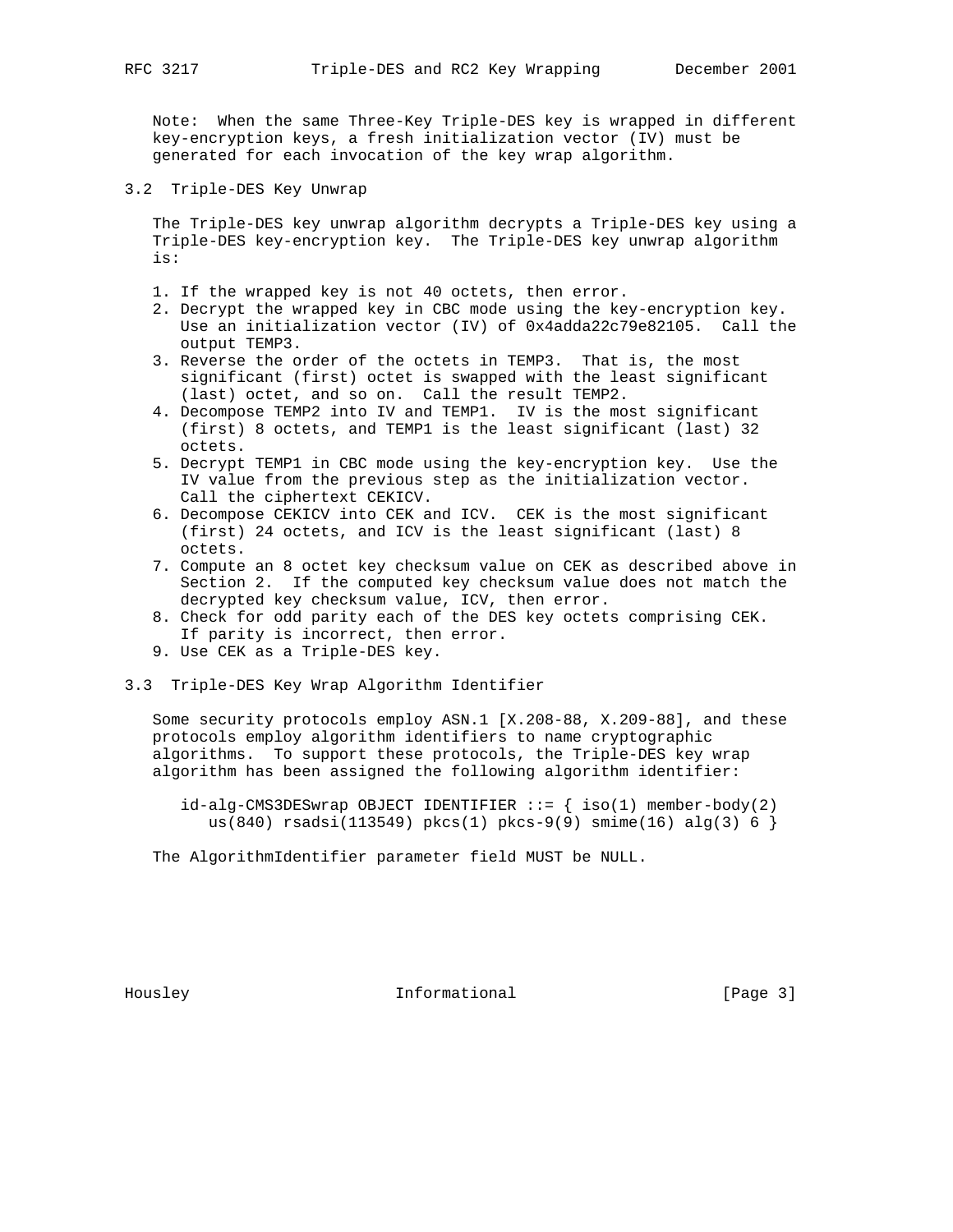# 3.4 Triple-DES Key Wrap Example

 This section contains a Triple-DES Key Wrap example. Intermediate values corresponding to the named items in section 3.1 are given in hexadecimal.

 CEK: 2923 bf85 e06d d6ae 5291 49f1 f1ba e9ea b3a7 da3d 860d 3e98 KEK: 255e 0d1c 07b6 46df b313 4cc8 43ba 8aa7 1f02 5b7c 0838 251f ICV: 181b 7e96 86e0 4a4e CEKICV: 2923 bf85 e06d d6ae 5291 49f1 f1ba e9ea b3a7 da3d 860d 3e98 181b 7e96 86e0 4a4e IV: 5dd4 cbfc 96f5 453b TEMP1: cfc1 a789 c675 dd2a b49a 3204 ef92 cc03 5c1f 973b 7a79 60f6 a44d cc5f 729d 8449 TEMP2: 5dd4 cbfc 96f5 453b cfc1 a789 c675 dd2a b49a 3204 ef92 cc03 5c1f 973b 7a79 60f6 a44d cc5f 729d 8449 TEMP3: 4984 9d72 5fcc 4da4 f660 797a 3b97 1f5c 03cc 92ef 0432 9ab4 2add 75c6 89a7 c1cf 3b45 f596 fccb d45d RESULT: 6901 0761 8ef0 92b3 b48c a179 6b23 4ae9 fa33 ebb4 1596 0403 7db5 d6a8 4eb3 aac2 768c 6327 75a4 67d4

4 RC2 Key Wrapping and Unwrapping

 This section specifies the algorithms for wrapping and unwrapping one RC2 key with another RC2 key [RC2].

 RC2 supports variable length keys. RC2 128-bit keys MUST be used as key-encryption keys; however, the wrapped RC2 key MAY be of any size.

4.1 RC2 Key Wrap

 The RC2 key wrap algorithm encrypts a RC2 key with a RC2 key encryption key. The RC2 key wrap algorithm is:

- 1. Let the RC2 key be called CEK, and let the length of CEK in octets be called LENGTH. LENGTH is a single octet.
- 2. Let LCEK = LENGTH || CEK.
- 3. Let LCEKPAD = LCEK  $\vert \vert$  PAD. If the length of LCEK is a multiple of 8, the PAD has a length of zero. If the length of LCEK is not a multiple of 8, then PAD contains the fewest number of random octets to make the length of LCEKPAD a multiple of 8.
- 4. Compute an 8 octet key checksum value on LCEKPAD as described above in Section 2, call the result ICV.
- 5. Let LCEKPADICV = LCEKPAD || ICV.
- 6. Generate 8 octets at random, call the result IV.
- 7. Encrypt LCEKPADICV in CBC mode using the key-encryption key. Use the random value generated in the previous step as the initialization vector (IV). Call the ciphertext TEMP1.

Housley **Informational Informational** [Page 4]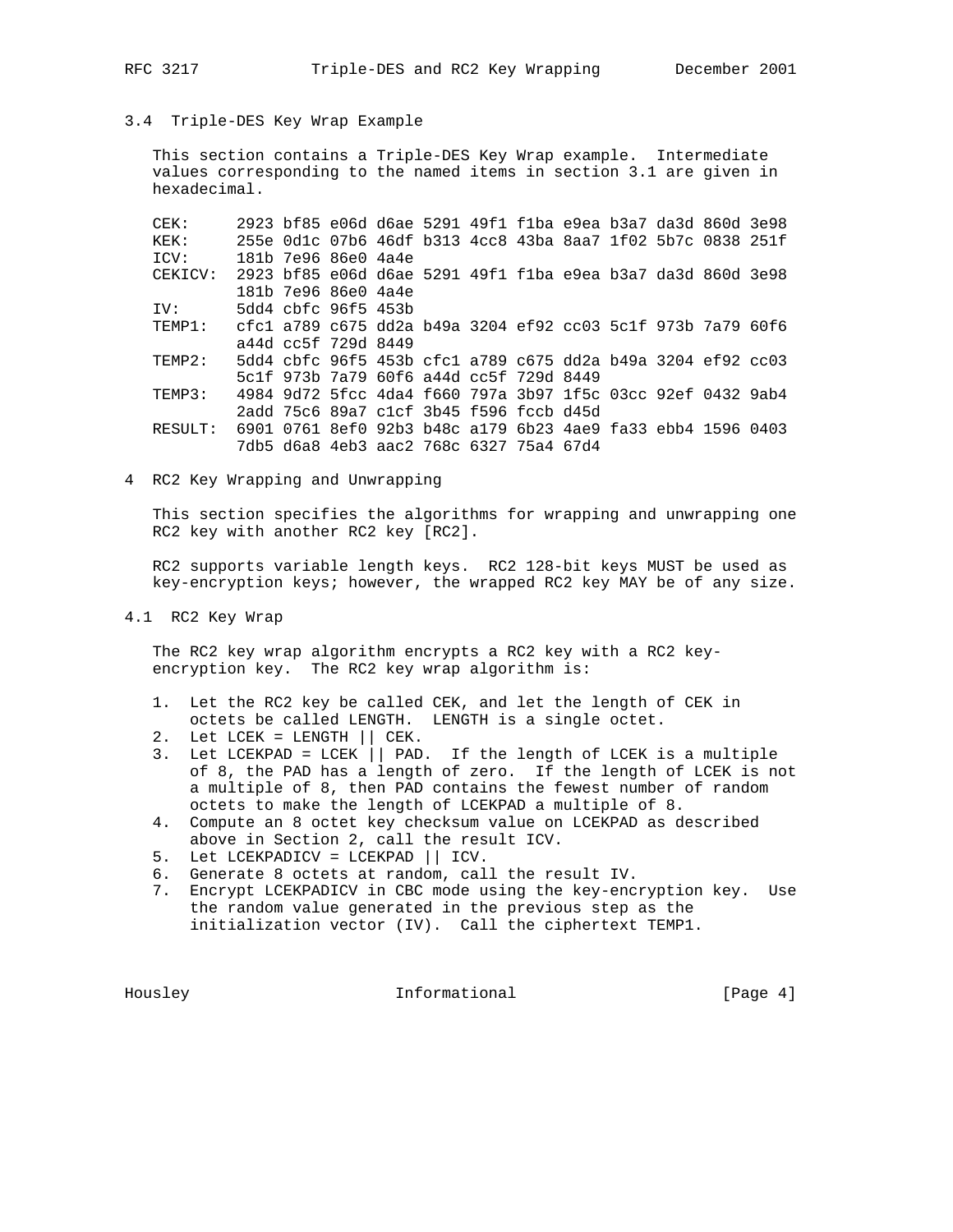- 8. Let TEMP2 = IV  $||$  TEMP1.
- 9. Reverse the order of the octets in TEMP2. That is, the most significant (first) octet is swapped with the least significant (last) octet, and so on. Call the result TEMP3.
- 10. Encrypt TEMP3 in CBC mode using the key-encryption key. Use an initialization vector (IV) of 0x4adda22c79e82105.

 Note: When the same RC2 key is wrapped in different key-encryption keys, a fresh initialization vector (IV) must be generated for each invocation of the key wrap algorithm.

4.2 RC2 Key Unwrap

 The RC2 key unwrap algorithm decrypts a RC2 key using a RC2 key encryption key. The RC2 key unwrap algorithm is:

- 1. If the wrapped key is not a multiple of 8 octets, then error.
- 2. Decrypt the wrapped key in CBC mode using the key-encryption key. Use an initialization vector (IV) of 0x4adda22c79e82105. Call the output TEMP3.
- 3. Reverse the order of the octets in TEMP3. That is, the most significant (first) octet is swapped with the least significant (last) octet, and so on. Call the result TEMP2.
- 4. Decompose the TEMP2 into IV and TEMP1. IV is the most significant (first) 8 octets, and TEMP1 is the remaining octets.
- 5. Decrypt TEMP1 in CBC mode using the key-encryption key. Use the IV value from the previous step as the initialization vector. Call the plaintext LCEKPADICV.
- 6. Decompose the LCEKPADICV into LCEKPAD, and ICV. ICV is the least significant (last) octet 8 octets. LCEKPAD is the remaining octets.
- 7. Compute an 8 octet key checksum value on LCEKPAD as described above in Section 2. If the computed key checksum value does not match the decrypted key checksum value, ICV, then error.
- 8. Decompose the LCEKPAD into LENGTH, CEK, and PAD. LENGTH is the most significant (first) octet. CEK is the following LENGTH octets. PAD is the remaining octets, if any.
- 9. If the length of PAD is more than 7 octets, then error.
- 10. Use CEK as an RC2 key.

4.3 RC2 Key Wrap Algorithm Identifier

 Some security protocols employ ASN.1 [X.208-88, X.209-88], and these protocols employ algorithm identifiers to name cryptographic algorithms. To support these protocols, the RC2 key wrap algorithm has been assigned the following algorithm identifier:

Housley **Informational Informational** [Page 5]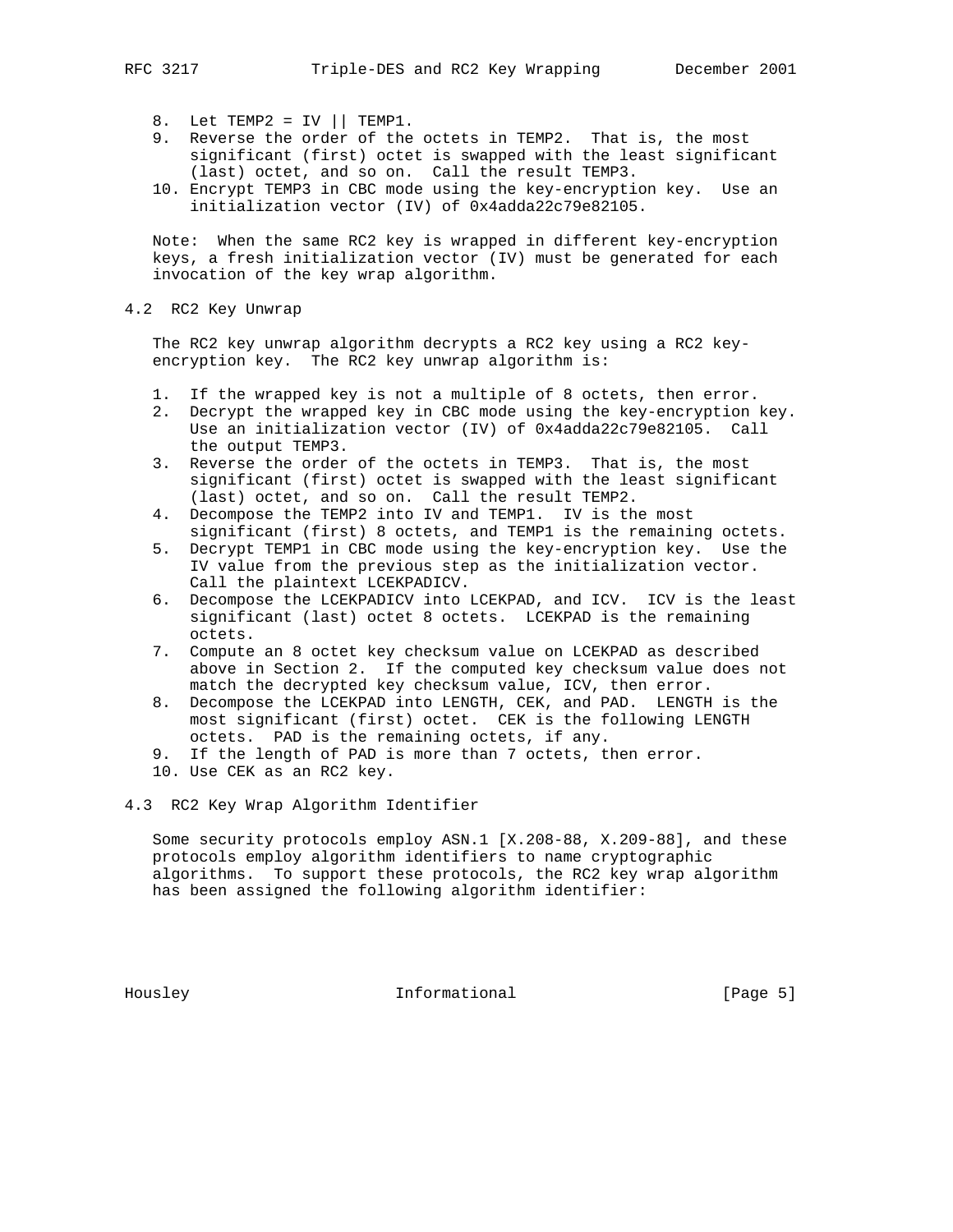$id$ -alg-CMSRC2wrap OBJECT IDENTIFIER ::=  $\{ \text{iso}(1) \text{ member-body}(2) \}$ us(840) rsadsi(113549) pkcs(1) pkcs-9(9) smime(16) alg(3) 7 }

The AlgorithmIdentifier parameter field MUST be RC2wrapParameter:

RC2wrapParameter ::= RC2ParameterVersion

RC2ParameterVersion ::= INTEGER

 The RC2 effective-key-bits (key size) greater than 32 and less than 256 is encoded in the RC2ParameterVersion. For the effective-key bits of 40, 64, and 128, the rc2ParameterVersion values are 160, 120, and 58 respectively. These values are not simply the RC2 key length. Note that the value 160 must be encoded as two octets (00 A0), because the one octet (A0) encoding represents a negative number.

4.4 RC2 Key Wrap Example

 This section contains a RC2 Key Wrap example. Intermediate values corresponding to the named items in section 4.1 are given in hexadecimal.

| CEK:                                                |      |                     | b70a 25fb c9d8 6a86 050c e0d7 11ea d4d9    |  |  |  |
|-----------------------------------------------------|------|---------------------|--------------------------------------------|--|--|--|
| KEK:                                                |      |                     | fd04 fd08 0607 07fb 0003 feff fd02 fe05    |  |  |  |
| LENGTH:                                             | 10   |                     |                                            |  |  |  |
| $LCEK$ :                                            |      |                     | 10b7 0a25 fbc9 d86a 8605 0ce0 d711 ead4 d9 |  |  |  |
| PAD:                                                |      | 4845 cce7 fd12 50   |                                            |  |  |  |
| LCEKPAD:                                            | 10b7 |                     | 0a25 fbc9 d86a 8605 0ce0 d711 ead4         |  |  |  |
|                                                     |      | d948 45cc e7fd 1250 |                                            |  |  |  |
| ICV:                                                |      | 0a6f f19f db40 4988 |                                            |  |  |  |
| LCEKPADICV: 10b7 0a25 fbc9 d86a 8605 0ce0 d711 ead4 |      |                     |                                            |  |  |  |
|                                                     |      |                     | d948 45cc e7fd 1250 0a6f f19f db40 4988    |  |  |  |
| IV:                                                 |      | c7d9 0059 b29e 97f7 |                                            |  |  |  |
| TEMP1:                                              |      |                     | a01d a259 3793 1260 e48c 55f5 04ce 70b8    |  |  |  |
|                                                     |      |                     | ac8c d79e ffe8 9932 9fa9 8a07 a31f f7a7    |  |  |  |
| TEMP2:                                              |      |                     | c7d9 0059 b29e 97f7 a01d a259 3793 1260    |  |  |  |
|                                                     |      |                     | e48c 55f5 04ce 70b8 ac8c d79e ffe8 9932    |  |  |  |
|                                                     |      | 9fa9 8a07 a31f f7a7 |                                            |  |  |  |
| TEMP3:                                              |      |                     | a7f7 1fa3 078a a99f 3299 8eff 9ed7 8cac    |  |  |  |
|                                                     |      |                     | b870 ce04 f555 8ce4 6012 9337 59a2 1da0    |  |  |  |
|                                                     | f797 | 9eb2 5900 d9c7      |                                            |  |  |  |
| RESULT:                                             |      |                     | 70e6 99fb 5701 f783 3330 fb71 e87c 85a4    |  |  |  |
|                                                     |      |                     | 20bd c99a f05d 22af 5a0e 48d3 5f31 3898    |  |  |  |
|                                                     |      | 6cba afb4 b28d 4f35 |                                            |  |  |  |
|                                                     |      |                     |                                            |  |  |  |

Housley **Informational** [Page 6]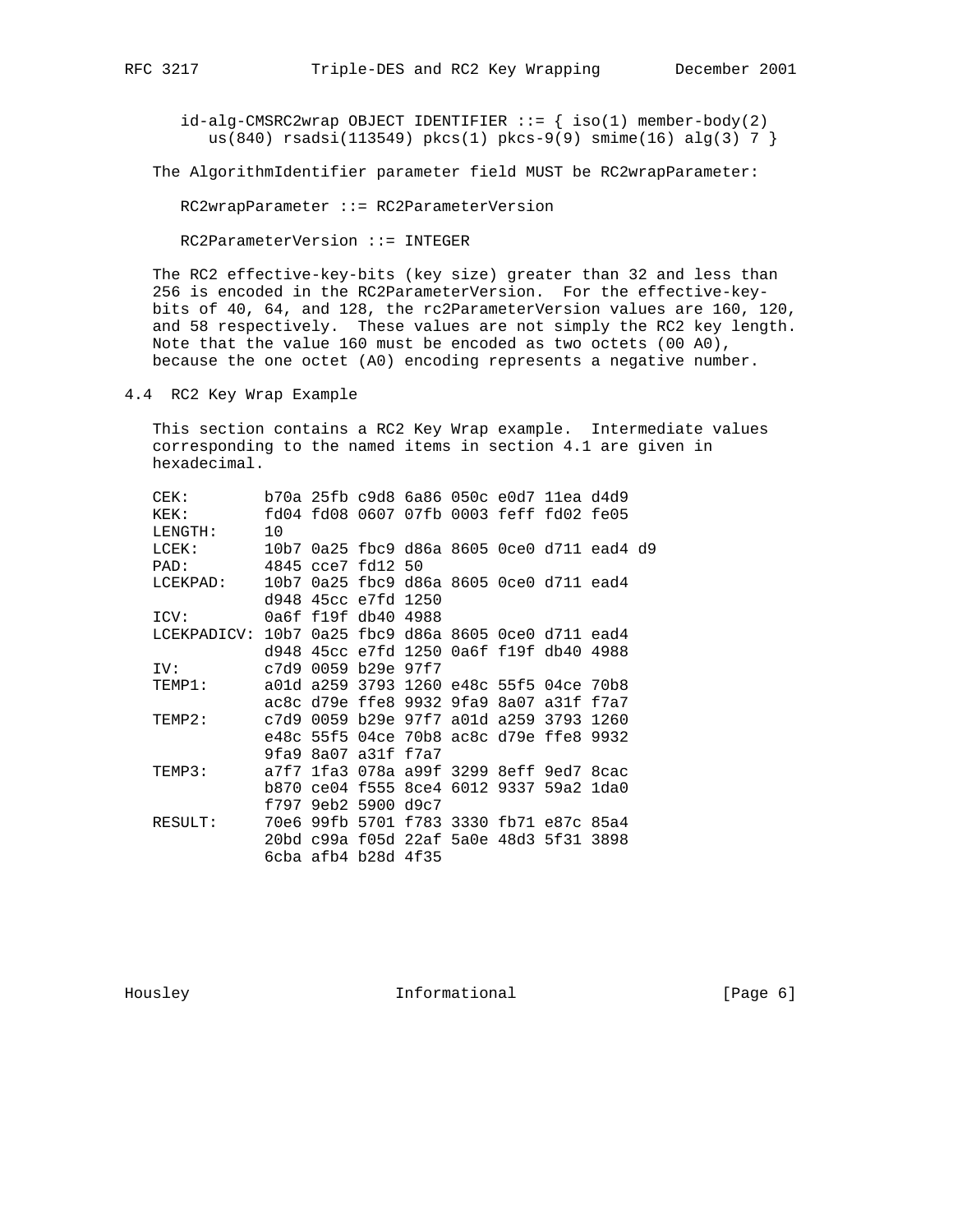### 5 References

- [3DES] American National Standards Institute. ANSI X9.52-1998, Triple Data Encryption Algorithm Modes of Operation. 1998.
- [CMS] Housley, R., "Cryptographic Message Syntax", RFC 2630, June 1999.
- [DES] American National Standards Institute. ANSI X3.106, "American National Standard for Information Systems - Data Link Encryption". 1983.
- [DH-X9.42] Rescorla, E., "Diffie-Hellman Key Agreement Method", RFC 2631, June 1999.
- [DSS] National Institute of Standards and Technology. FIPS Pub 186: Digital Signature Standard. 19 May 1994.
- [MODES] National Institute of Standards and Technology. FIPS Pub 81: DES Modes of Operation. 2 December 1980.
- [RANDOM] Eastlake, D., Crocker, S. and J. Schiller, "Randomness Recommendations for Security", RFC 1750, December 1994.
- [RC2] Rivest, R., "A Description of the RC2 (r) Encryption Algorithm", RFC 2268, March 1998.
- [SHA1] National Institute of Standards and Technology. FIPS Pub 180-1: Secure Hash Standard. 17 April 1995.
- [STDWORDS] Bradner, S., "Key Words for Use in RFCs to Indicate Requirement Levels", BCP 14, RFC 2119, March 1997.
- [X.208-88] CCITT. Recommendation X.208: Specification of Abstract Syntax Notation One (ASN.1). 1988.
- [X.209-88] CCITT. Recommendation X.209: Specification of Basic Encoding Rules for Abstract Syntax Notation One (ASN.1). 1988.

Housley **Informational Informational** [Page 7]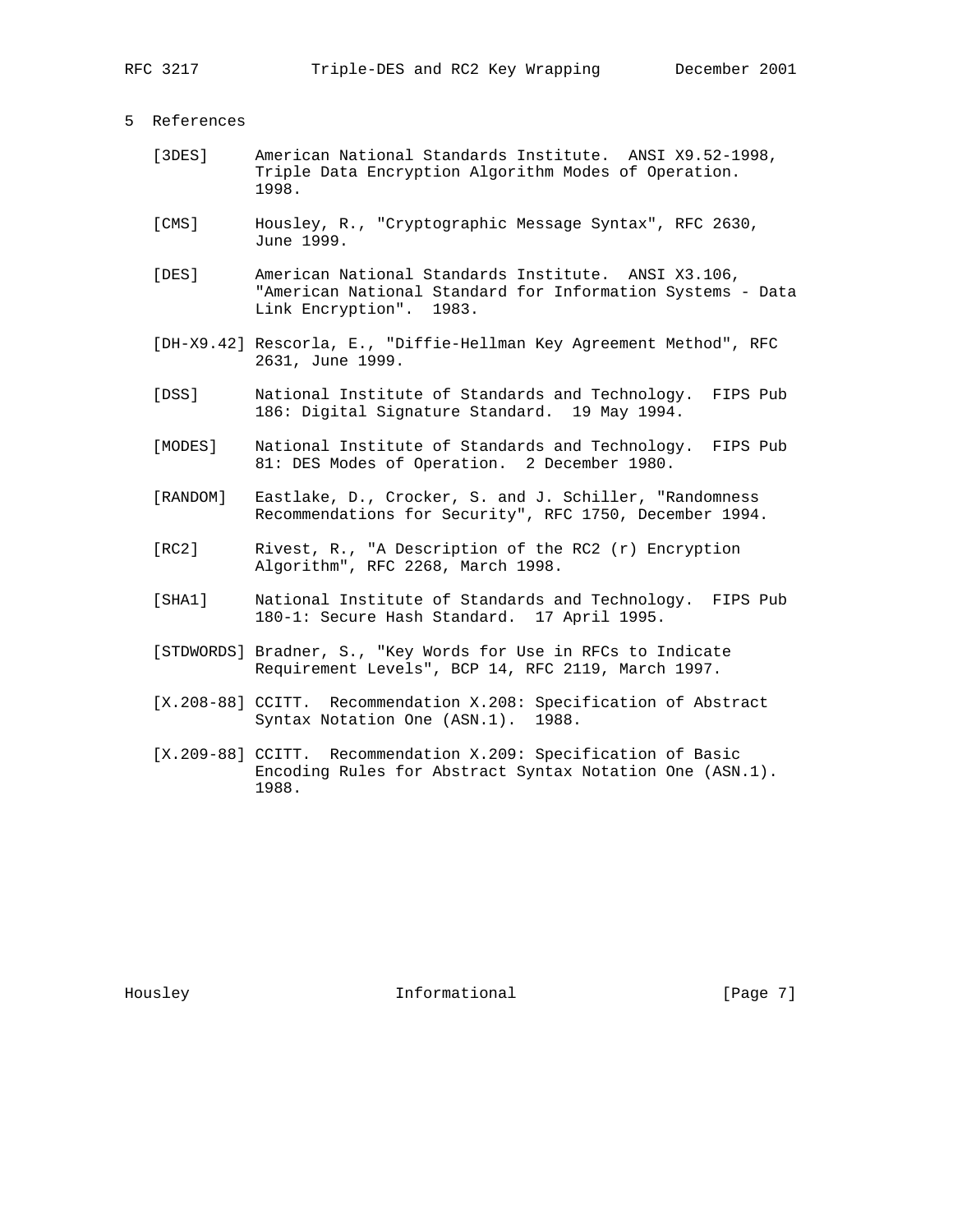### 6 Security Considerations

 Implementations must protect the key-encryption key. Compromise of the key-encryption key may result in the disclosure of all keys that have been wrapped with the key-encryption key, which may lead to the disclosure of all traffic protected with those wrapped key.

 Implementations must randomly generate initialization vectors (IVs) and padding. The generation of quality random numbers is difficult. RFC 1750 [RANDOM] offers important guidance in this area, and Appendix 3 of FIPS Pub 186 [DSS] provides one quality PRNG technique.

 If the key-encryption key and wrapped key are associated with different symmetric encryption algorithms, the effective security provided to data encrypted with the wrapped key is determined by the weaker of the two algorithms. If, for example, data is encrypted with 168-bit Triple-DES and that Triple-DES key is wrapped with a 40-bit RC2 key, then at most 40 bits of protection is provided. A trivial search to determine the value of the 40-bit RC2 key can recover Triple-DES key, and then the Triple-DES key can be used to decrypt the content. Therefore, implementers must ensure that key encryption algorithms are as strong or stronger than content encryption algorithms.

 These key wrap algorithms specified in this document have been reviewed for use with Triple-DES and RC2, and they have not been reviewed for use with other encryption algorithms. Similarly, the key wrap algorithms make use of CBC mode [MODES], and they have not been reviewed for use with other cryptographic modes.

### 7 Acknowledgments

 This document is the result of contributions from many professionals. I appreciate the hard work of all members of the IETF S/MIME Working Group. I extend a special thanks to Carl Ellison, Peter Gutmann, Bob Jueneman, Don Johnson, Burt Kaliski, John Pawling, and Jim Schaad for their support in defining these algorithms and generating this specification.

8 Author Address

 Russell Housley RSA Laboratories 918 Spring Knoll Drive Herndon, VA 20170 USA

EMail: rhousley@rsasecurity.com

Housley **Informational Informational** [Page 8]